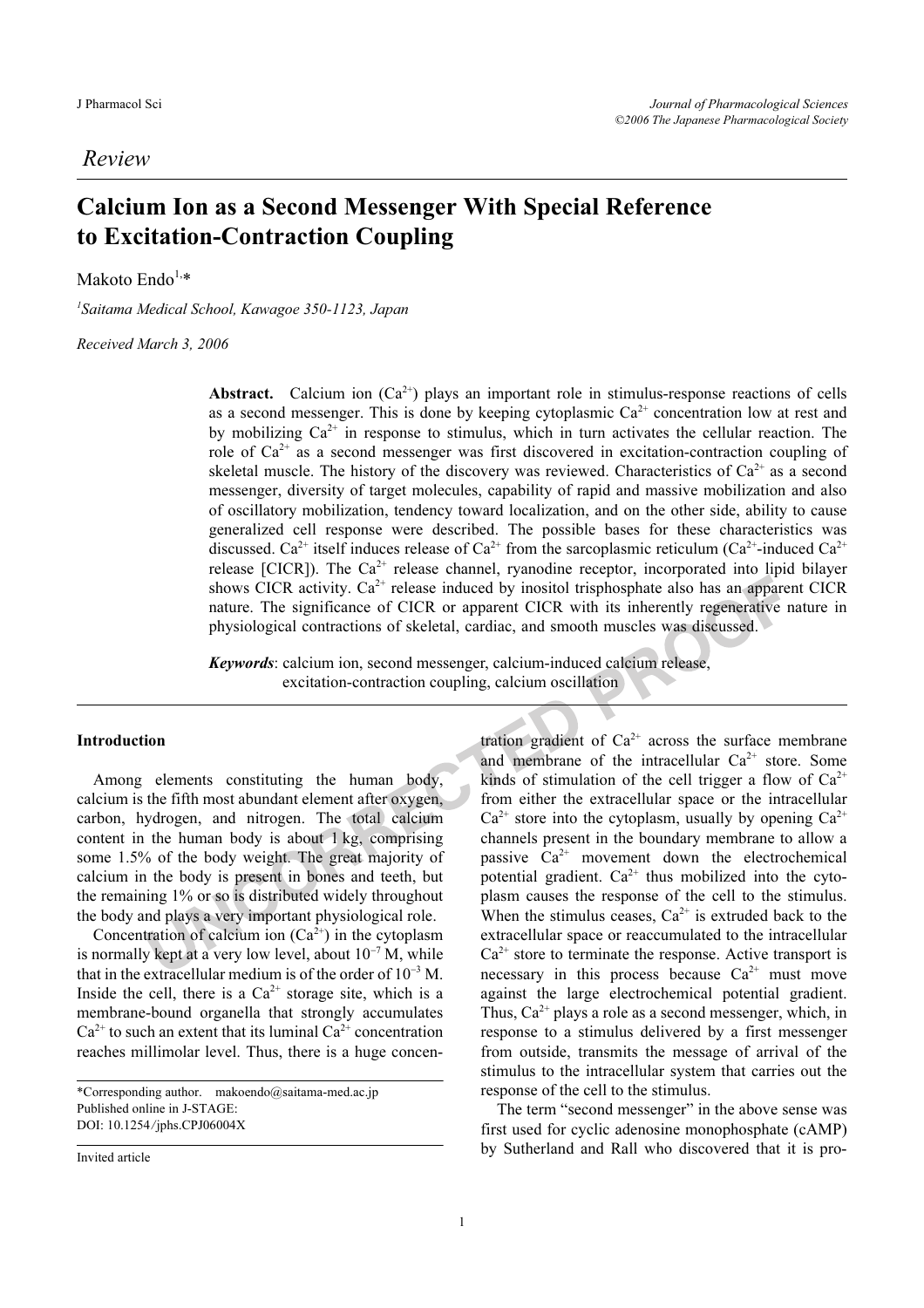duced in liver cells upon arrival of hormones, adrenaline or glucagon, and induces glucose production, the response of the cell, by activating phosphorylase (1). We now know that the molecular pathways from stimulus to the cellular response in general is not necessarily through a single second messenger, but sometimes more complex; two or more "messengers" may work in series in the pathway, for example. In this article the term "second messenger" is rather roughly used for a major low molecular substance that plays, on the pathway, an essential role in eliciting cell responses to a stimulus, even if it is not the "second" one, strictly speaking.

The stimulus-response reactions of the cell are vital for the living organism, and the cell uses a variety of second messengers for various reactions. Among those messengers,  $Ca^{2+}$  is one of the most important ones, and it was identified during the very early days, soon after cAMP, in excitation-contraction coupling (E-C coupling) of skeletal muscle. Following the discovery in skeletal muscle, diverse intracellular processes, including release of neurotransmitters and hormones, metabolic switching and other enzyme activations, gene expression, cell cycle progression, synaptic plasticity and so on, have been found to be regulated by  $Ca^{2+}$ .

In this article, the history of the establishment of the second messenger role of  $Ca^{2+}$  in skeletal muscle will be reviewed, and the characteristics of  $Ca^{2+}$  as a second messenger discussed. Then,  $Ca^{2+}$ -induced  $Ca^{2+}$  release (CICR), with which I have been concerned for a long time since its discovery, will be discussed in relation to E-C coupling in various types of muscles where  $Ca^{2+}$ plays the essential role as the second messenger.

### $Ca<sup>2+</sup>$  as the key substance in E-C coupling

The importance of  $Ca^{2+}$  in contraction was first shown in 1883 by Ringer in cardiac muscle. He demonstrated that the presence of  $Ca^{2+}$  in the external medium is essential for contraction of cardiac muscle (2). However, this did not directly lead to the present concept of the role of  $Ca^{2+}$ . About half a century later, Heilbrunn demonstrated that a single skeletal muscle fiber with both ends cut contracts much more rapidly in the isotonic CaCl<sub>2</sub> solution than in physiological saline and claimed in 1940 that  $Ca^{2+}$  acts on the intracellular contractile elements (3). In 1943, Kamada and Kinoshita demonstrated the same fact in a more elegant and physiological way that injection of  $Ca^{2+}$  into intact single fibers through a micropipette induced reversible shortening of the part injected (4).

However, the concept that  $Ca^{2+}$  induces physiological contraction did not receive support at that time, especially among biochemists. This is because  $Ca^{2+}$ apparently exerted no effects at all on in vitro contraction, myosin-actin interaction in the presence of ATP. We know at present that experiments in those days were conducted unintentionally in the presence of a sufficient amount of  $Ca^{2+}$  that had come from glassware, slightly contaminated agents, and so on.

The present-day's concept that  $Ca^{2+}$  is the key substance in E-C coupling in skeletal muscle was established largely through the series of works by S. Ebashi. He was very much impressed by Szent-Gyorgyi's experiments described in his book "Chemistry of Muscular Contraction" published in 1949 that glycerinated muscle contracts upon addition of ATP, but at the same time he wondered why it does not relax even after the complete washout of ATP. He believed that there must be some factor in living muscle that induces relaxation of glycerinated muscle contracted by ATP and searched for the factor in homogenates of muscle tissues. In the meantime, such a relaxing factor was found and reported in 1951 by Marsh (5). Ebashi at that time in Kumagai's laboratory looked into further details of the factor and demonstrated in 1955 that it was nothing but a microsomal ATPase preparation (6), contrary to the general view of the time that it may be a soluble ATP-regenerating enzyme(s). As the mechanism of relaxation by the factor, a suggestive finding was reported already in 1954 that EDTA induces relaxation, which is reversed by the addition of  $Ca^{2+}$  (7). Ebashi extended it and showed in 1960 that  $Ca^{2+}$ -binding activity of chelating agents is strictly parallel to their relaxing activity under the physiological ionic condition (8). He then clearly demonstrated in 1961 for the first time by taking sufficient care to avoid contamination of  $Ca<sup>2+</sup>$  that ATP-induced superprecipitation of natural actomyosin requires the presence of a minute amount of  $Ca^{2+}$ , of the order of 10<sup>-6</sup> M (9). Furthermore, he showed that the relaxing factor is the fragmented sarcoplasmic reticulum (SR) and that it strongly accumulates  $Ca^{2+}$  in the presence of ATP and therefore, removes  $Ca^{2+}$  from the medium (10). Contraction is the reverse of relaxation, and Ebashi first suggested the present scheme of E-C coupling in 1961 that action potential evoked at the surface membrane somehow sends a signal to the SR to cause release of  $Ca^{2+}$  that had been accumulated during relaxing phase and the resting period.

Weber independently discovered the requirement of  $Ca^{2+}$  for ATPase activity of natural actomyosin (11). Hasselbach and Makinose also showed that the relaxing factor accumulates  $Ca^{2+}$  in the presence of ATP (12).

Ebashi then inquired into the mechanism of  $Ca^{2+}$ action on natural actomyosin: he discovered in 1963 that purified myosin and actin did not require  $Ca^{2+}$  for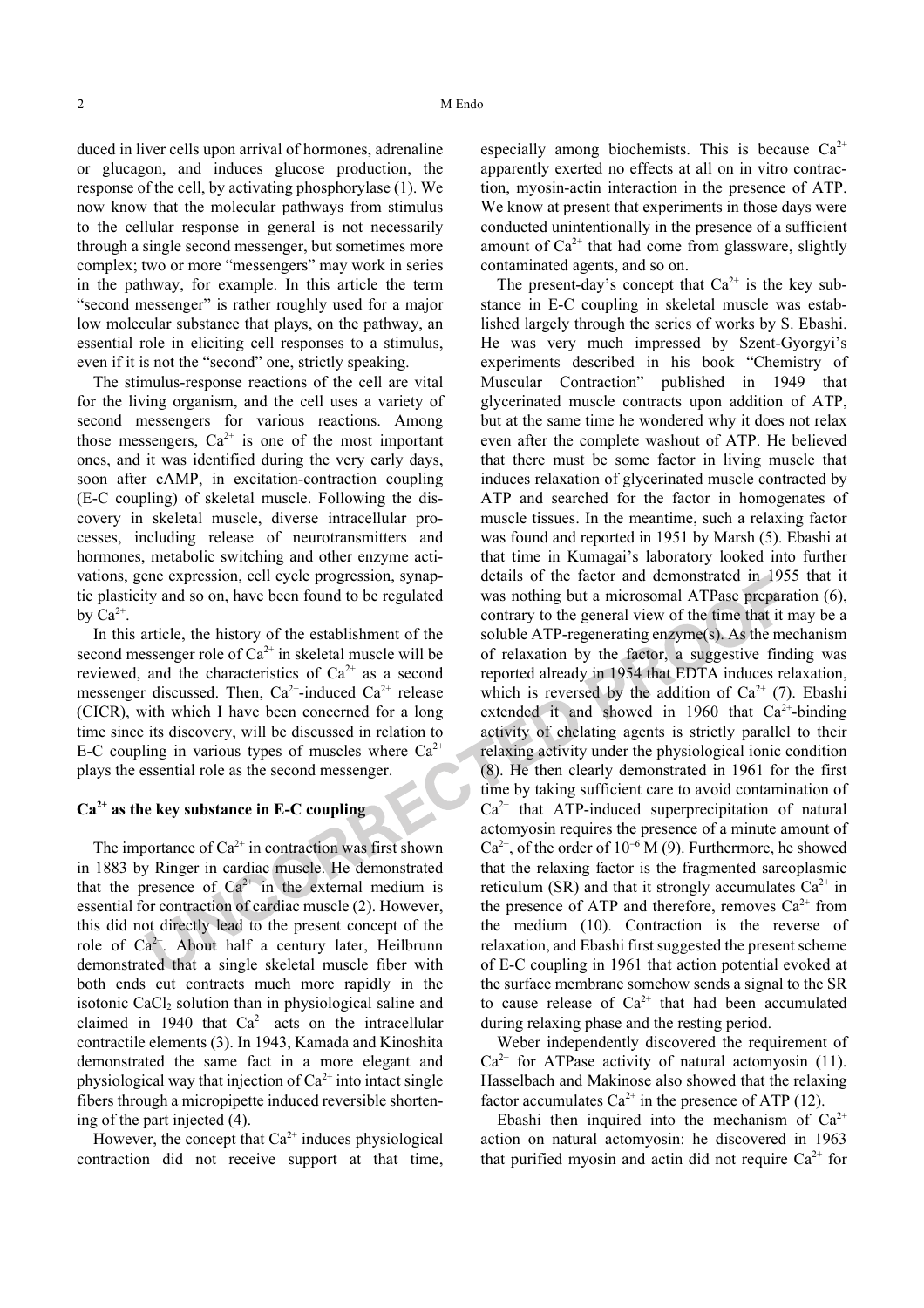superprecipitation and that a protein factor similar to tropomyosin, which is included in natural actomyosin preparation, is indeed necessary for the  $Ca^{2+}$  effect to be obtained (13). Later in 1965, the protein factor was found to be a complex of tropomyosin and a new protein, troponin (14). The  $Ca^{2+}$ -binding component of troponin, troponin C, is the  $Ca^{2+}$ -receptive protein in the contractile system.

The whole concept that  $Ca^{2+}$  is the second messenger in E-C coupling of skeletal muscle was outlined in some detail first in a review, "Ca ion and muscle contraction", which was published in 1968 (15).

## Diversity of  $Ca^{2+}$ -regulated functions

Ebashi thought that the regulatory role of  $Ca^{2+}$  may be more general among cellular functions, and indeed it was shown in his laboratory as early as in 1967 that phosphorylase b kinase, the key enzyme of glycogenolysis, is activated by micromolar level of  $Ca^{2+}(16)$ . The discovery of calmodulin, the  $Ca^{2+}$  receptive protein homologous to troponin C, by Cheung (17) and by Kakiuchi (18) around 1970 actually expanded the  $Ca^{2+}$ studies to tissues other than muscle, and following inumerable studies firmly established that  $Ca^{2+}$  is a universal second messenger in the eukaryotic cells.

How can a single substance,  $Ca^{2+}$ , regulate a variety of functions universally, while characteristics of the functions to be regulated (viz. speed, duration, intensity, and so on) are so diverse? Consider contractile responses for instance. Speed and duration of physiological contractions of skeletal muscle and those of smooth muscle could be orders of magnitude different. Also, in skeletal muscle force development in twitch responses of each fiber is approximately constant at a near maximal level, and regulation of force developed by the whole muscle is made by altering the number of fibers excited (and by altering firing frequency). In cardiac muscle, on the other hand, force developed by the cell is adjusted over a wide range to meet the physiological requirement, because all the cells contract in every beat so that regulation must be made at each cell level. These are only a few examples, and every kind of cell other than muscle also uses  $Ca^{2+}$  in their own way, so that characteristics of responses regulated by  $Ca^{2+}$  are really widely diverse.

To fulfill such diverse functions, nature created a wide variety of proteins for each step of  $Ca^{2+}$  handling and  $Ca<sup>2+</sup>$ -induced reactions in each cell, and each cell is equipped with a set of proteins most appropriate for its own function. Thus, each cell uses a suitable  $Ca^{2+}$ source(s), either extracellular medium, intracellular  $Ca^{2+}$ store, or both, and has the most suitable channel protein(s) in the boundary membrane with its specific

activating system and the most suitable  $Ca^{2+}$  active transport system(s). The same applies to  $Ca^{2+}$  receptive proteins and the following processes that lead to manifestation of function.

It was thought at first sight that if  $Ca^{2+}$  is a universal second messenger,  $Ca^{2+}$ -related drugs could not be found because of lack of specificity, which is essential for useful drugs. However, as described above, since each cell uses  $Ca^{2+}$  with its own specific proteins for each step of its  $Ca^{2+}$ -regulated functions, drugs targeting one of the specific proteins can, at least theoretically, be discovered. In fact we have such a useful group of drugs as calcium antagonists.

## Characteristics of  $Ca^{2+}$  as a second messenger

Related to the diversity discussed in the previous section, direct molecular targets of  $Ca^{2+}$  as a second messenger,  $Ca^{2+}$ -receptive proteins, are far more diverse than those of other second messengers. The latter is usually single or only a few (for example, cAMPactivated protein kinase for most effects of cAMP), although many kinds of cell responses are regulated by the messenger-target protein complexes.

This difference between  $Ca^{2+}$  and other second messengers probably reflects the course of evolution. The composition of inorganic ions in the extracellular medium is similar to those of diluted seawater where life began; and life could have initiated only when the cell was able to establish its own intracellular ionic environment, including virtual absence of  $Ca^{2+}$ , entirely different from that of the extracellular medium. This uneven distribution of  $Ca^{2+}$  was utilized by cells for stimulusresponse reactions as already described, and during the long course of evolution, a variety of ways of utilizing  $Ca<sup>2+</sup>$  in this manner have been developed. This is quite different from other second messengers that were produced by living organisms much later in the history of evolution. Thus, the length of history of utilization of  $Ca^{2+}$  probably explains the extreme diversity of  $Ca^{2+}$ regulated responses.

One of the significant characteristics of  $Ca^{2+}$  as a second messenger is its preexistence in great quantities on site, while other second messengers must be produced by enzymatic reactions after arrival of stimulus to the cell.  $Ca^{2+}$  can, therefore, be rapidly and massively mobilized simply by opening  $Ca^{2+}$  channels in the membrane separating the cytoplasm and  $Ca^{2+}$  sources, across which a huge electrochemical potential gradient of  $Ca^{2+}$  is present. This characteristic is quite suitable for skeletal muscle, which, following excitation, should quickly elicit nearly maximal response that requires a large amount of  $Ca^{2+}$  to activate the densely packed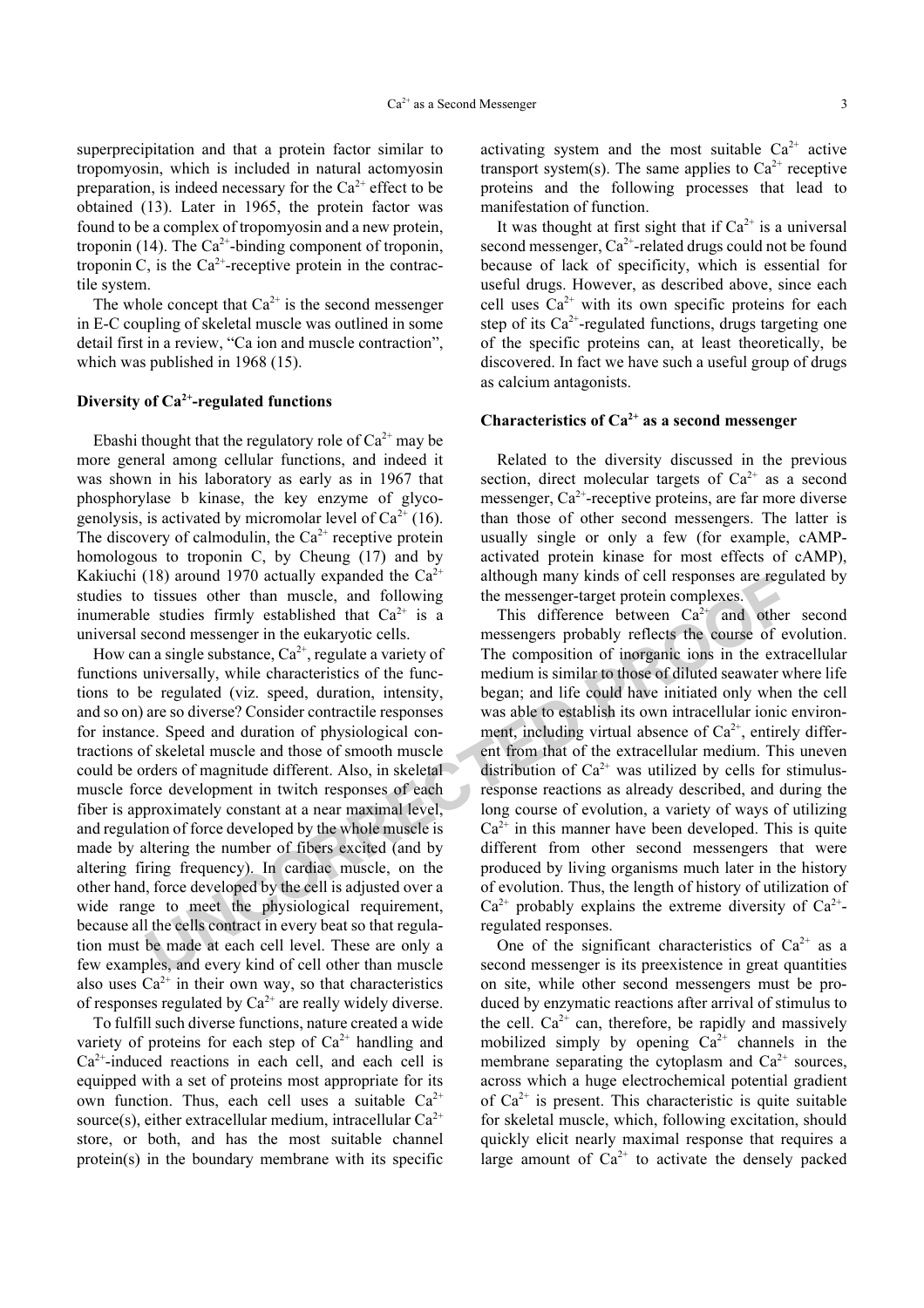contractile proteins. It is interesting that the role of  $Ca^{2+}$ as a second messenger was first discovered in skeletal muscle that fully utilizes this characteristic.

Another feature of  $Ca^{2+}$  as a second messenger is that  $Ca<sup>2+</sup>$  mobilized by a stimulus could be confined to a small area. This is because there are many high-affinity  $Ca<sup>2+</sup>$  binding sites in the cytoplasm, which retard and curtail diffusion of  $Ca^{2+}$  by trapping it. As a result, the effect of  $Ca^{2+}$  could be localized to a confined region, which is especially important in nerve cells, where localized responses such as synaptic plasticity are required.

On the other hand,  $Ca^{2+}$  is also used for generalized cellular response in which the entire part of the cell participates. Muscle contraction is usually a response of this type. If contraction is localized within a certain part of muscle fibers, force produced cannot be transmitted to the end of muscle. In order to elicit the synchronous response of whole cell with  $Ca^{2+}$  as the messenger, the diffusion of which tends to be restricted, cells are equipped with network of intracellular  $Ca^{2+}$  stores formed throughout the entire area of the cell. There are two types of mobilization of  $Ca^{2+}$  to induce generalized synchronous response with the network. In skeletal muscle, which must make a rapid response,  $Ca^{2+}$  mobilization from the store is elicited simultaneously everywhere throughout the cell with the aid of propagation of electrical response, action potential, as is well known. In smooth muscle, on the other hand,  $Ca^{2+}$  mobilization propagates from one part of the  $Ca^{2+}$  store to the neighboring region until it spreads throughout the cell as described in the next section. Although the propagation takes a certain time, the slow contractile reaction makes the synchronous response of the whole cell possible. Propagation of  $Ca^{2+}$  mobilization is also used in many cells other than muscle, where a generalized cell response or response to be transmitted from one site of the cell to the other is required.

Mobilization of  $Ca^{2+}$  could sometimes be oscillatory. This is probably unique among second messengers except possibly secondary oscillation of inositol trisphosphate  $(\text{IP}_3)$  simultaneous with that of Ca<sup>2+</sup> (19), although the time course of second messengers other than  $Ca^{2+}$  in general has not been accurately followed. Physiological significance of oscillation of  $Ca^{2+}$  is not clear at present, but it is conceivable that since too much of  $Ca^{2+}$  is toxic to the cell, the cell might avoid a continuous presence of high concentrations of  $Ca^{2+}$  and use recurrent pulse-like mobilization of  $Ca^{2+}$ , whenever effective response can be obtained with it.

With these oscillations as well as propagation of  $Ca^{2+}$ mobilization on the one hand and tendency of localization on the other, spatiotemporal manifestation of  $Ca^{2+}$  could be infinitely various, which also constitutes the basis of diversity of effects of  $Ca^{2+}$  (20).

## CICR from the SR

After Ebashi's achievement, the biggest problem to be solved in E-C coupling was the mechanism of  $Ca^{2+}$ release from the SR. During our investigation on  $Ca^{2+}$ releasing effect of caffeine, we found an interesting fact that  $Ca^{2+}$  itself induces release of  $Ca^{2+}$  from the SR (21). Ford and Podolsky also reported similar results independently (22). With this property,  $Ca^{2+}$  release could occur in an all-or-none like manner, since  $Ca^{2+}$ released would cause a further release of  $Ca^{2+}$ , a positive feedback loop being made. Therefore, at first we thought that this CICR might be related to the well-known sharp relationship between depolarization and tension in living skeletal muscle fibers. However, later we found that even if CICR was strongly suppressed by its inhibitors, procaine or adenine, K-contracture or twitch tension was not inhibited at all, indicating that physiological  $Ca^{2+}$ release in skeletal muscle is not mediated by CICR (cf. 23). CICR, however, operates in contractures in a pathological state known as malignant hyperthermia or in contractures induced by caffeine (23).

The  $Ca^{2+}$  release channel protein of the SR is known as ryanodine receptor (RyR), since it specifically binds an alkaloid, ryanodine, and by utilizing the specific binding the channel protein was isolated and purified. RyR consists of about 5000 amino acid residues with a membrane-spanning region towards its C-terminus end (24). It forms a tetramer that functions as a channel. Three types of RyRs are known, skeletal muscle type  $(RyR-1)$ , cardiac type (RyR-2), and brain type (RyR-3). Purified RyR-1 as well as other types of RyRs incorporated into lipid bilayer membrane shows  $Ca<sup>2+</sup>$ -channel activity with all the properties of CICR (25). RyR-1, therefore, is a CICR channel. On the other hand, the skeletal muscle of mice in which RyR-1 is knocked out, action potential or depolarization by K-rich solutions can no longer elicit contraction (26), indicating RyR-1 is the physiological  $Ca^{2+}$  release channel as well. Thus, one must conclude that RyR-1 channel can open in two different modes, physiological mode and CICR mode. Further studies are necessary to elucidate the exact molecular behavior of each mode of opening.

In contrast to skeletal muscle, it is generally believed that in mammalian cardiac muscle,  $Ca^{2+}$  that flows into cardiac cells during action potentials activates CICR channels of the SR to cause physiological  $Ca^{2+}$  release. Some problems had to be solved to accept the CICR theory of cardiac E-C coupling. First, CICR in cardiac skinned fiber under physiological condition appeared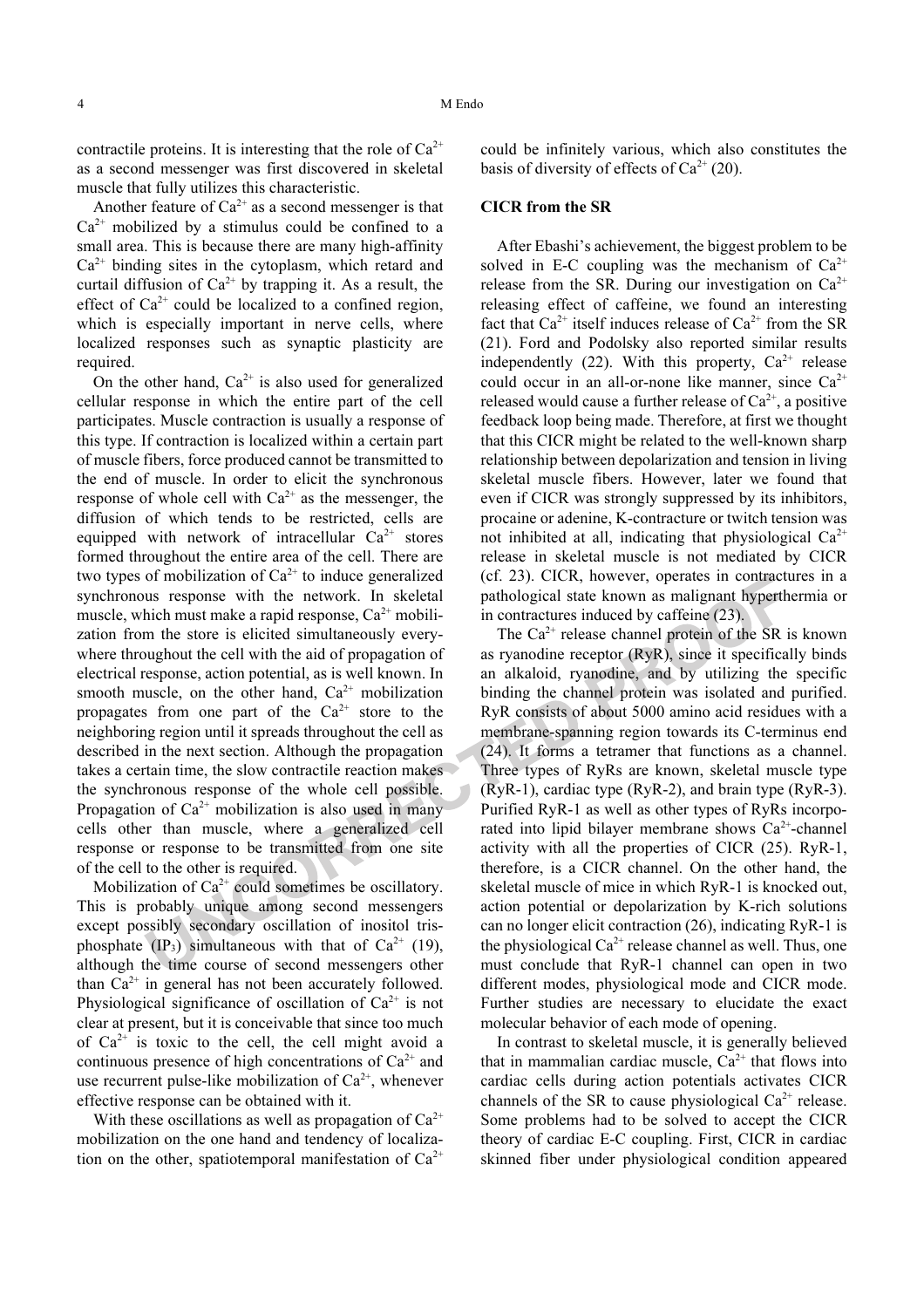not sensitive enough, the EC<sub>50</sub> being about  $2 \times 10^{-6}$  M (23). Second, the rate of  $Ca^{2+}$  release was not uniquely determined by the intracellular  $Ca^{2+}$  concentration.  $Ca^{2+}$ release, begun upon depolarization, was immediately stopped by repolarization, whereas concentration of  $Ca^{2+}$ at that time had already reached the level sufficient to evoke  $Ca^{2+}$  release (27). Third, why could  $Ca^{2+}$  release be finely graded by  $Ca^{2+}$  influx despite of the positive feedback nature of CICR? The first two difficulties could be solved if the channel sees only the local  $Ca^{2+}$ concentration in the narrow space in the vicinity of the channel, which is different from the average  $Ca^{2+}$ concentration of the whole cell. The third problem could also be solved by a phenomenon called adaptation, a rapid negative control mechanism that terminates CICR while the trigger  $Ca^{2+}$  influx is still present (28).

It is interesting and rather ironical that CICR with its inherently regenerative nature is not used in skeletal muscle that releases  $Ca^{2+}$  in a quasi-all-or-none manner, but used in cardiac muscle that must release  $Ca^{2+}$  in a finely graded manner.

In smooth muscle, agonist-induced contractions are also caused by  $Ca^{2+}$  release from the intracellular  $Ca^{2+}$ store. In this case the  $Ca^{2+}$  channels responsible are those activated by  $IP_3$ , although RyRs are also present in smooth muscle cells. Iino found that the  $IP_3$ -receptor shows an apparent CICR nature; a sub-micromolar concentration of  $Ca^{2+}$  enhances channel opening (29), which plays an important role in agonist-induced contraction. It was shown that when concentration of agonist was gradually increased,  $Ca^{2+}$  release suddenly jumps from no response to maximal release. During the maximal  $Ca^{2+}$  release, the wave of  $Ca^{2+}$  release propagates throughout the cell utilizing the apparent CICR nature of  $Ca^{2+}$  release;  $Ca^{2+}$  released at a site enhances  $Ca^{2+}$  release at the neighboring site (30). Due to this propagation, approximately simultaneous activation of the contractile apparatus in whole cells is obtained to elicit effective tension production.

The self-regenerative nature of CICR, or apparent CICR, plays an essential role not only in addition to the propagation of  $Ca^{2+}$  release as described above but also in recurrent oscillatory  $Ca^{2+}$  release observed in muscles as well as many other kinds of cells. The spatiotemporal behavior of  $Ca^{2+}$  signal was reviewed in more detail by Iino (20).

## Concluding remarks

It has been approaching half a century since the establishment of  $Ca^{2+}$  as a second messenger, and still the scope and depth of the research on  $Ca^{2+}$ -mediated cell responses seem to be growing. In this article due to

the limitation of space, discussions with somewhat detailed facts and considerations were confined to muscle, and weight was given to the historical aspect. However, it is hoped that a certain essential nature of  $Ca<sup>2+</sup>$ -mediated responses is expressed here.

Since  $Ca^{2+}$  is so essential in life, further cellular and molecular studies in this field will certainly broaden our scientific understandings of life. Further progress is awaited, especially since it will also form the basis of discovery of new  $Ca^{2+}$ -related drugs.

#### References

- 1 Sutherland EW, Rall TW. Fractionation and characterization of a cyclic adenine ribonucleotide formed by tissue particles. J Biol Chem. 1958;232:1077–1091.
- 2 Ringer S. A further contribution regarding the influence of the different constituents of the blood on the contraction of the heart. J Physiol. 1883;4:29–42.
- 3 Heilbrunn LV. The action of calcium on muscle protoplasm. Physiol Zool. 1940;13:88–94.
- 4 Kamada T, Kinoshita H. Disturbances initiated from the naked surface of muscle protoplasm. Jpn J Zool. 1943;10:469–493.
- 5 Marsh BB. A factor modifying muscle fibre synaeresis. Nature. 1951;167:1065–1066.
- 6 Kumagai H, Ebashi S, Takeda F. Essential relaxing factor in muscle other than myokinase and creatine phosphokinase. Nature. 1955;176:166–168.
- 7 Bozler E. Binding calcium and magnesium by the contractile element. J Gen Physiol. 1954;38:735–742.
- 8 Ebashi S. Calcium binding and relaxation in the actomyosin system. J Biochem. 1960;48:150–151.
- 9 Ebashi S. Calcium binding activity of vesicular relaxing factor. J Biochem. 1961;50:236–244.
- 10 Ebashi S, Lipmann F. Adenosine triphosphate-linked concentration of calcium ions in a particulate fraction of rabbit muscle. J Cell Biol. 1962;14:389–400.
- 11 Weber A. On the role of calcium in the activity of adenosine 5' triphosphate hydrolysis by actomyosin. J Biol Chem. 1959;234: 2764–2769.
- 12 Hasselbach W, Makinose M. Die Calciumpumpe der 'Erschlaffungsgrana' des Muskels und ihre Abhangigkeit von der ATP-Spaltung [The calcium pump of the "relaxing granules" of muscle and its dependence on ATP-splitting]. Biochem Z. 1961;333:518–528. (in German)
- 13 Ebashi S. Third component participating in the superprecipitation of 'natural actomyosin'. Nature. 1963;200:1010.
- 14 Ebashi S, Kodama A. A new protein factor promoting aggregation of tropomyosin. J Biochem. 1965;58:107–108.
- 15 Ebashi S, Endo M. Calcium ion and muscle contraction. Prog Biophys Mol Biol. 1968;18:123–183.
- 16 Ozawa E, Ebashi S. Requirement of Ca ion for the stimulating effect of cyclic 3',5'-AMP on muscle phosphorylase b kinase. J Biochem. 1967;62:285–286.
- 17 Cheung WY. Cyclic 3',5'-nucleotide phosphodiesterase. Demonstration of an activator. Biochem Biophys Res Commun. 1970;38:533–538.
- 18 Kakiuchi S, Yamazaki R. Calcium dependent phosphodiesterase